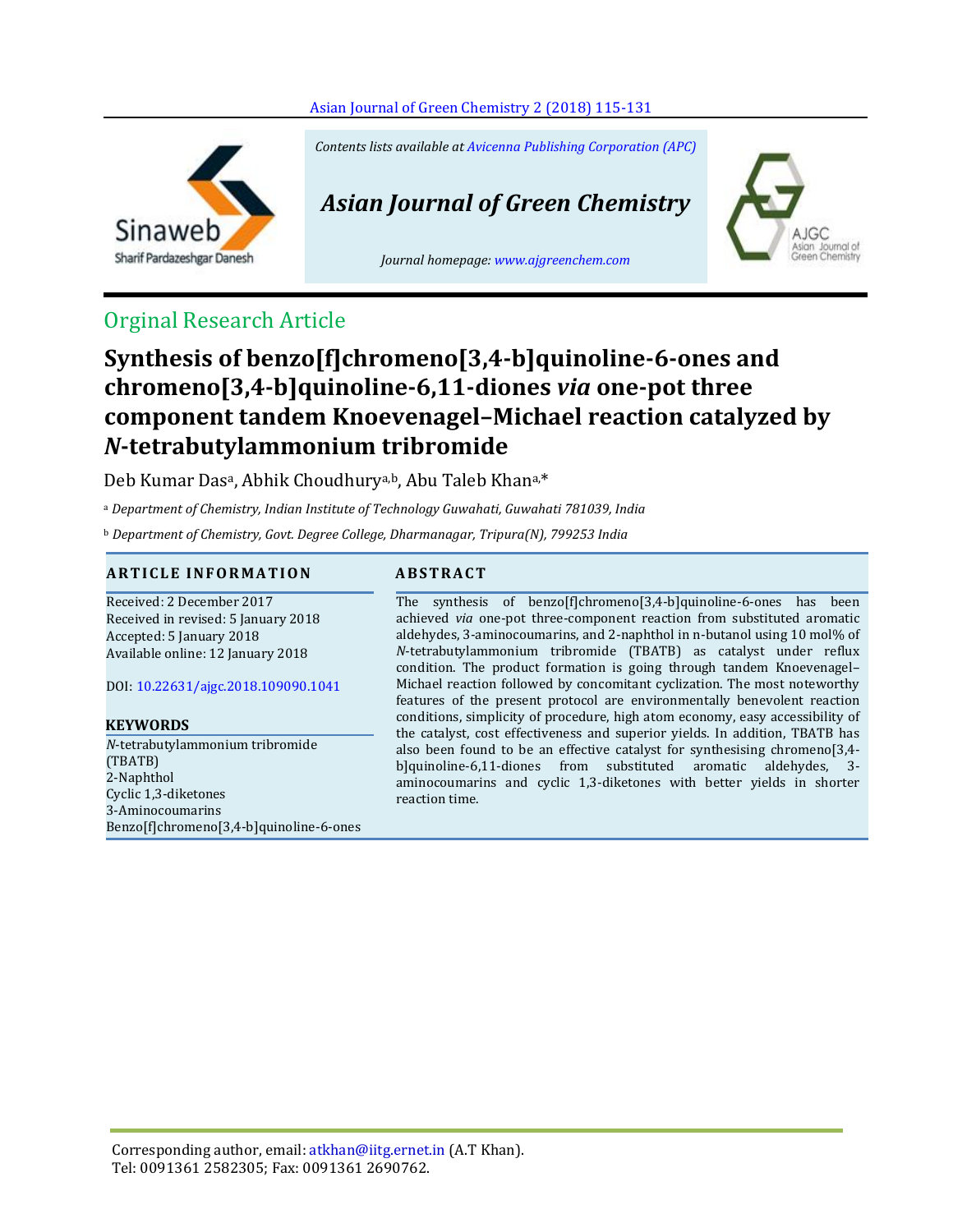#### **Graphical Abstract**



#### **Introduction**

Multicomponent reactions (MCRs) have been considered as a handy approach for the synthesis of heterocycles  $[1-3]$  $[1-3]$  $[1-3]$  due to their powerful bond forming efficiency. These reactions have numerous advantages such as simplicity, high selectivity, variability, less time consumption and avoidance of costly purification steps  $[4-6]$  $[4-6]$  $[4-6]$ . The amalgamation of renowned elementary organic reactions such as Knoevenagel condensation  $[7-10]$  $[7-10]$  $[7-10]$  and Michael addition  $[11-13]$  $[11-13]$  $[11-13]$  into a tandem reaction has emerged as a powerful synthetic protocol for creating molecular complexity and diversity in organic synthesis. Tandem Knoevenagel-Michael reaction is being explored increasingly in MCRs for construction of new heterocyclic entities  $[14-16]$  $[14-16]$  $[14-16]$ .

Quinone methides are short-lived and highly reactive intermediates which have been exploited for the synthesis of complex natural products  $[17-20]$  $[17-20]$  $[17-20]$  and pharmaceuticals  $[21]$ . These intermediates can undergo 1,4-Michael type addition reactions namely aza-Michael  $[22-24]$  $[22-24]$  $[22-24]$  and thia-Michael [\[25\]](#page-15-0) reactions with various nucleophiles. A few years ago, Katritzky and his co-worker reported that the generation of 2-naphthoquinone-1-methide intermediated from  $α$ -( $α$ benzotriazolyl-alkyl)-phenols [\[26\]](#page-15-1), and was trapped in electron-rich olefin for the construction of chroman ring system.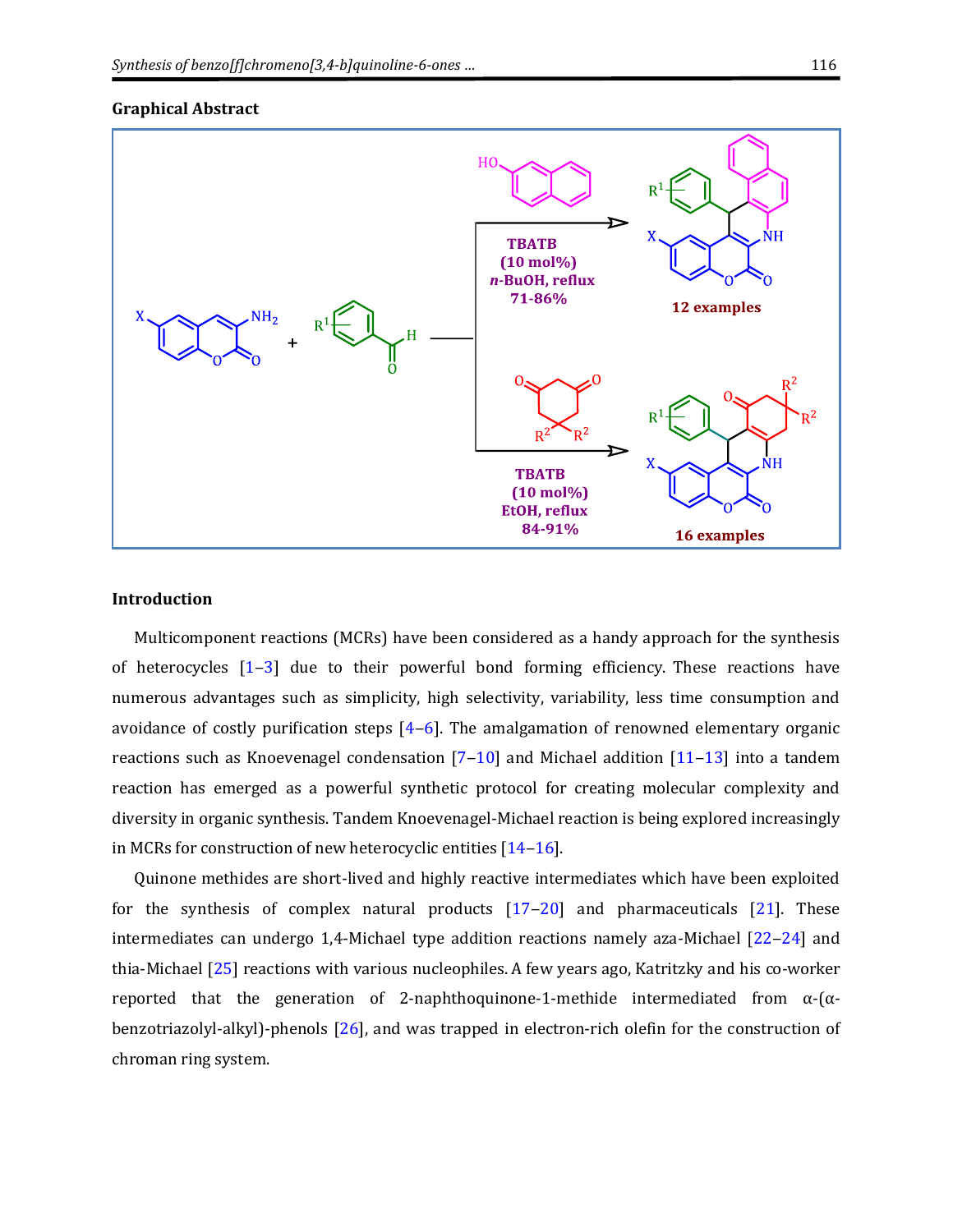We perceived that 2-naphthol and aromatic aldehyde might react in presence of an appropriate acid catalyst to create 2-naphthoquinone-1-methide intermediating through Knoevenagel condensation which can react instantaneously with a carbon nucleophile like 3-aminocoumarin through Michael type reaction followed by ring closing in order to provide a new heterocyclic entity; benzo[*f*]chromeno[3,4-*b*]quinoline-6-one. A similar synthetic approach has also been revealed by other workers for the creation of 4-aza-2,3-didehydropodophyllotoxin [\[27\]](#page-15-2) and tricyclic dihydropyridine derivatives [\[28\]](#page-15-3).

Quinoline and its annulated derivatives are an important class of heterocycles because of their diverse applications [\[29](#page-15-4)‒[32\]](#page-15-5). Compounds containing quinoline moiety have wide utilization in medicinal chemistry [\[33\]](#page-15-6) with a broad range of biological activities like antimalarial, antiinflammatory, antiasthmatic, antihypertensive, antibacterial, anticancer and also inhibitors of tyrosine kinase [\[34](#page-15-7)‒[37\]](#page-15-8). On the other hand, chromene nucleus is also found in many naturally occurring biologically active compounds displaying antihypertensive, anti-ischemic and anti-HIV activities  $[38-40]$  $[38-40]$  $[38-40]$ . Chromenoquinoline derivatives have been therapeutically  $[41, 42]$  $[41, 42]$  used as drugs that regulate the transcriptional activity of human progesterone receptor. Some of them have been used as antagonists  $[43]$  and antiinflammatory agents such as cortisone and cortisol  $[44]$ .

Few years back, chaudhuri and his collaborators first reported the environmentally benign synthesis of *N*-tetrabutylammonium tribromide (TBATB) and its application in bromination reactions [\[45\]](#page-15-15). Later on, our group also demonstrated its usefulness for the deprotection of dithioacetals [\[46\]](#page-15-16), inter-conversion of carbonyl compounds into 1,3-oxathiolanes and vice-versa [\[47](#page-16-0)], synthesis of α-bromo enones [\[48\]](#page-16-1), piperidines [\[49\]](#page-16-2) and naturally occurring flavone derivatives [\[50\]](#page-16-3) as well as in carbohydrate chemistry [\[51\]](#page-16-4). A wide variety of organic transformations have also been reported by other groups [\[52](#page-16-5)–[57\]](#page-16-6) utilizing TBATB. In continuation of our persistent efforts to develop multi-component reactions to synthesize prospective bioactive scaffolds [\[58,](#page-16-7) [59\]](#page-16-8), we would like to report one-pot three-component reaction for synthesising benzo[f]chromeno[3,4*b*]quinoline-6-one derivatives through tandem Knoevenagel-Michael reaction involving substituted aromatic aldehydes (**1**), 2-naphthol (**2a**) and 3-aminocoumarins (**3**) in *n*-butanol under reflux using 10 mol% of TBATB as catalyst as shown in [Scheme 1.](#page-4-0)

Synthesis of chromeno[3,4-*b*]quinoline-6,11-diones *via* Michael reaction of 3-aminocoumarin on *in situ* created benzylidenecyclohexane-1,3-diones has been reported by our group [60]. Knowing the unique behaviour and properties of TBATB and influenced by its efficacy as a catalyst in tandem Knoevenagel–Michael reaction, we conceived that TBATB might also act as a useful catalyst for the one-pot synthesis of chromeno[3,4-*b*]quinoline-6,11-diones. So we report the TBATB catalyzed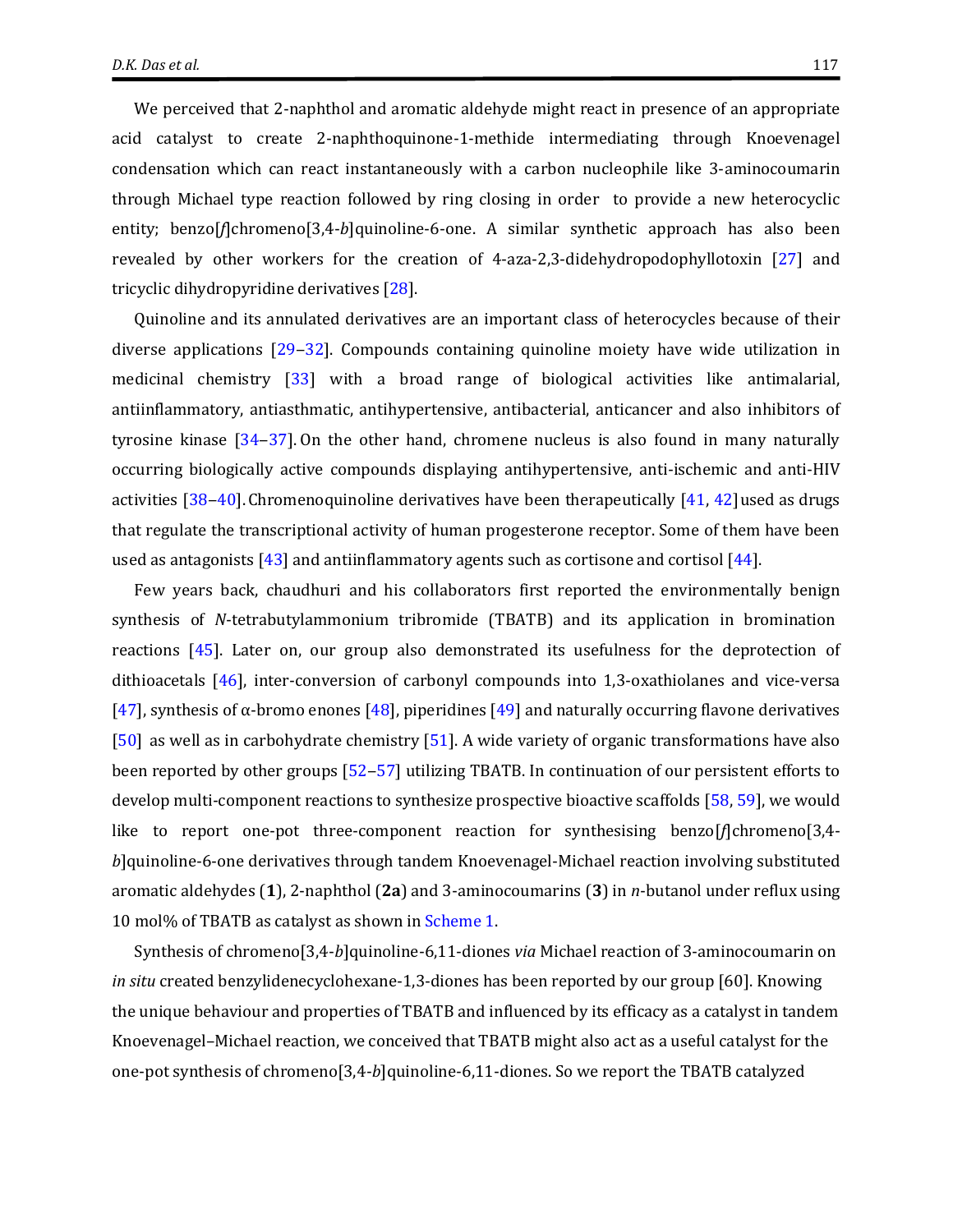one-pot synthesis of chromeno[3,4-*b*]quinoline-6,11-diones from substituted aromatic aldehydes (**1**), cyclic 1,3-diketones (**2b**) and 3-aminocoumarins (**3**) as shown i[n Scheme 2.](#page-4-1)

#### **Experimental**

#### *Matreials and methods*

Melting points were recorded on a Büchi melting point apparatus and are uncorrected. IR spectra were recorded on Perkin-Elmer 281 IR spectrophotometer. 1H and 13C NMR spectra were recorded on Varian 400 spectrometer using TMS as internal reference; chemical shifts (*δ* scale) are reported in parts per million (ppm). Elemental analyses were carried out using Perkin-Elmer 2400 Series II CHNS/O analyzer at the Department of Chemistry, Indian Institute of Technology Guwahati. The X-ray crystal structures were determined with a Siemens P-4 diffractometer. Complete crystallographic data of **4d** and **5o** have been deposited with the Cambridge Crystallographic Data Centre. Besides, CCDC nos. are 897315 and 910378 respectively. Copies of this information may be obtained free of charge from the Director, Cambridge Crystallographic Data Centre, 12 Union Road, Cambridge CB2 1EZ, UK, (Fax: +441223 336033, e-mail: [deposit@ccdc.cam.ac.uk](mailto:deposit@ccdc.cam.ac.uk) or [www.ccdc.cam.ac.uk\)](http://www.ccdc.cam.ac.uk/).

### *General procedure for the synthesis of benzo[f]chromeno[3,4-b]quinoline-6-ones (4)*

In a 25 mL round bottomed flask was taken aromatic aldehyde (1 mmol), 2-naphthol (1 mmol) and 3-aminocoumarin (1 mmol) in 3 mL of *n-*butanol. Then, the catalyst *N*-tetrabutylammonium tribromide (TBATB) (0.048 g, 0.1 mmol) was added into the reaction mixture which was then kept for refluxing in a pre-heated oil bath. The progress of the reaction was monitored time to time by performing thin layer chromatography. After that the completion of the reaction has been confirmed, the reaction mixture was cooled to room temperature and the solvent *n*-butanol was then removed in a rotary evaporator. The crude residue was extracted with dichloromethane (2× 10 mL) and it was washed with water and dried over anhydrous sodium sulfate. The organic layer was concentrated in a rotary evaporator and the crude residue was purified through silica gel (60- 120 mesh) column chromatography. The product was eluted with ethyl acetate/*n*-hexane (05:95) mixture**.**

#### *General procedure for synthesising chromeno[3,4-b]quinoline-6,11-diones (5)*

To a solution of a mixture of cyclic 1,3-diketone (1 mmol), aromatic aldehydes (1 mmol) and 3 aminocoumarins (1 mmol) in ethanol (3 mL) was added *N*-tetrabutylammonium tribromide (TBATB) (0.048 g, 0.1 mmol) and the resulting reaction mixture was refluxed for 2 h in a pre-heated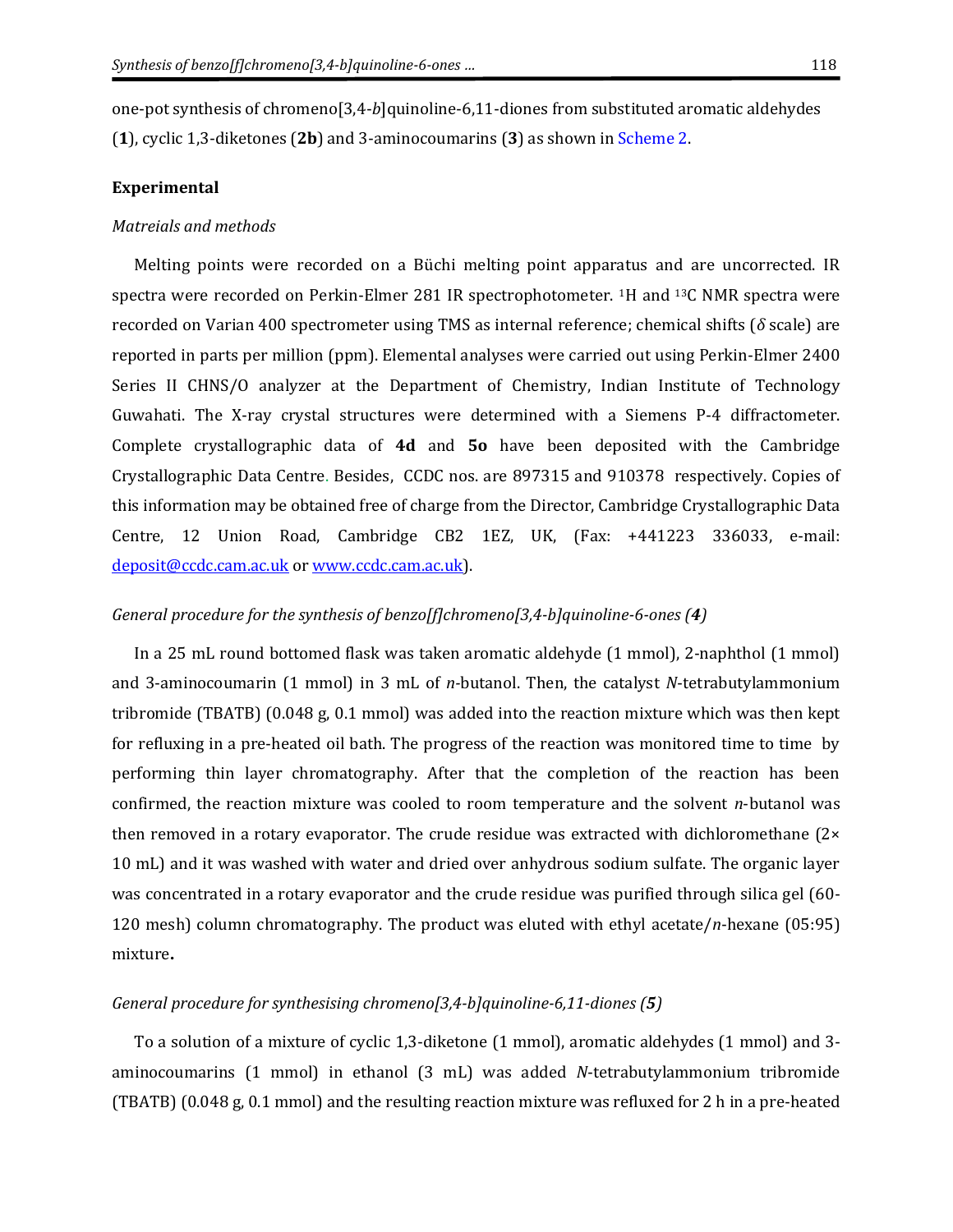

<span id="page-4-0"></span>**Scheme 1.** One-pot synthesis of benzo[f]chromeno[3,4-b]quinoline-6-one derivatives



<span id="page-4-1"></span>**Scheme 2.** One-pot three-component condensation reaction for synthesising chromeno[3,4-*b*] quinoline-6,11-dione derivatives

oil bath. After completion of reaction, the reaction mixture was brought to room temperature and the solid product was precipitated out. The precipitate was filtered off through a Büchner funnel, was washed with 1 mL of ethanol and finally dried in a vacuum pump to get the pure product. The filtrate was concentrated further and kept for recrystallization in DCM-EtOH (1:1) mixture.

#### *The selected spectral data for the benzo[f]chromeno[3,4-b]quinolin-6-one derivatives (4a-l)*

#### *14-(4-chlorophenyl)-7,14-dihydro-6H-benzo[f]chromeno[3,4-b]quinolin-6-one (4a)*

Yellow solid, yield 78%, mp 254−255 °C, IR (KBr) ( $v_{\text{max}}$  / cm<sup>-1</sup>): 3362, 2924, 1702, 1524 and 741. <sup>1</sup>H NMR (400 MHz, CDCl3): *δ* 6.22 (1H, s), 7.14 (1H, d, *J* = 7.2 Hz), 7.19 (4H, d, *J* = 8.8 Hz), 7.33-7.38 (4H, m), 7.42 (1H, d, *J* = 7.2 Hz), 7.52 (1H, t, *J* = 8 Hz), 7.74 (1H, d, *J* = 9.2 Hz), 7.77 (1 H, d, *J* = 8.0 Hz), 7.93 (1H, d, *J* = 8.0 Hz), 8.10 (1H, d, *J* = 8.4 Hz). 13C NMR (100 MHz, CDCl3): *δ* 39.0, 112.5, 117.2, 117.3, 119.7, 120.1, 122.0, 122.4, 123.6, 124.1, 125.1, 127.5, 128.1, 129.1 (3C), 129.2, 129.5 (2C), 131.1, 131.6, 133.1, 134.6, 142.8, 150.1, 158.3. Anal. Calcd for C<sub>26</sub>H<sub>16</sub>ClNO<sub>2</sub>: C, 76.19; H, 3.93; N, 3.42; Found: C, 76.32; H, 3.99; N, 3.53.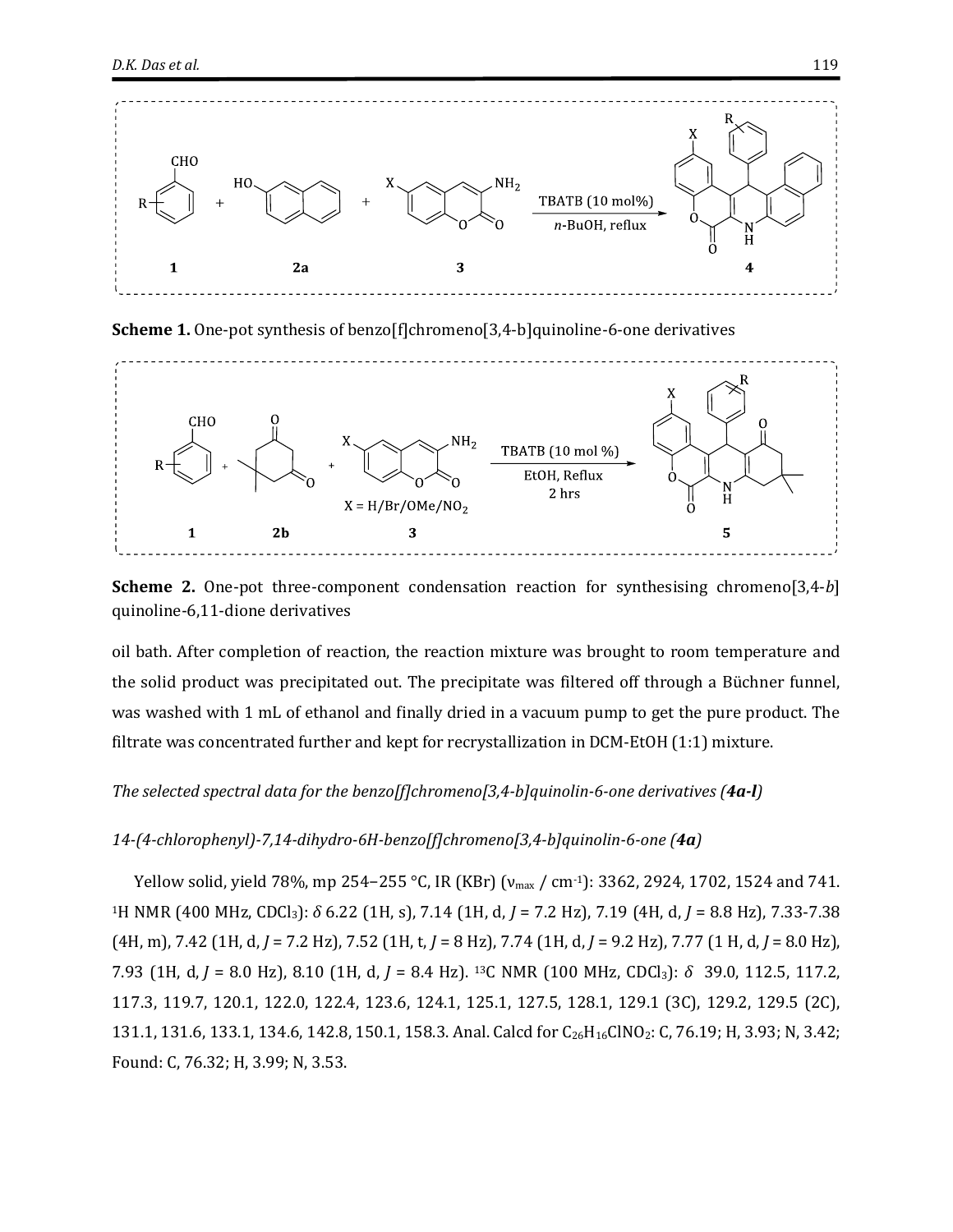#### *14-(p-tolyl)-7,14-dihydro-6H-benzo[f]chromeno[3,4-b]quinolin-6-one (4e)*

Yellow solid, yield 86%, mp 276−277 °C, IR (KBr) (v<sub>max</sub> / cm<sup>-1</sup>): 3337, 1701, 1527 and 736. <sup>1</sup>H NMR (400 MHz, CDCl3): *δ* 2.15 (3H, s), 6.18 (1H, s), 6.98 (1H, d, *J* = 8.0 Hz), 7.17 (2H, d, *J* = 8.8 Hz), 7.29-7.35 (5H, m), 7.38 (2H, d, *J* = 8.0 Hz), 7.50 (1H, t.d, *J* = 1.6, 8.4 Hz), 7.71 (1H, d, *J* = 8.8 Hz), 7.75 (1H, d, *J* = 7.6 Hz), 7.97-8.01 (1H, m), 8.16 (1H, d, *J* = 8.4 Hz). 13C NMR (100 MHz, CDCl3): *δ* 21.1, 39.2, 113.1, 117.1, 117.2, 120.0, 120.8, 122.3, 122.6, 123.4, 123.9, 125.0, 127.3, 127.8, 128.1, 129.1, 129.2, 129.6, 131.0, 131.7, 134.5, 137.0, 141.6, 150.1, 158.4. Anal. Calcd for C<sub>27</sub>H<sub>19</sub>NO<sub>2</sub>: C, 83.27; H, 4.92; N, 3.60; Found: C, 83.44; H, 4.99; N, 3.72.

#### *14-(naphthalen-2-yl)-7,14-dihydro-6H-benzo[f]chromeno[3,4-b]quinolin-6-one (4g)*

Yellow solid, yield 86%, mp 310−312 °C, IR (KBr) (v<sub>max</sub> / cm·<sup>1</sup>): 3341, 1685, 1527 and 743. <sup>1</sup>H NMR (400 MHz, CDCl3): *δ* 6.39 (1H, s), 7.21 (2H, m), 7.29-7.41 (6H, m), 7.50 (1H, t, *J* = 8.0 Hz), 7.63- 7.66 (3H, m), 7.72-7.76 (3H, m), 8.13 (1H, s), 8.06-8.08 (1H, m), 8.28 (1H, d, *J* = 8.4 Hz). <sup>13</sup>C NMR (100 MHz, CDCl3): *δ* 40.0, 112.8, 117.2, 117.2, 120.0, 120.5, 122.3, 122.7, 123.6, 124.0, 125.0, 126.1, 126.5, 126.7 (2C), 127.4, 127.7, 127.9, 128.1, 129.0, 129.2, 129.5, 131.1, 131.8, 132.6, 133.4, 134.7, 141.8, 150.1, 158.5. Anal. Calcd for C30H19NO2: C, 84.69; H, 4.50; N, 3.29; Found: C, 84.85; H, 4.58; N, 3.40.

#### *2-methoxy-14-(p-tolyl)-7,14-dihydro-6H-benzo[f]chromeno[3,4-b]quinolin-6-one (4j)*

Yellow solid, yield 83%, mp 281−283 °C. IR (KBr) (v<sub>max</sub> / cm<sup>-1</sup>): 3335, 2923 1702, 1529 and 736. <sup>1</sup>H NMR (400 MHz, CDCl3): *δ* 2.16 (3H, s), 3.91 (3H, s), 6.11 (1H, s), 6.90 (1H, d, *J* = 8.4 Hz), 7.01 (2H, d, *J* = 7.2 Hz), 7.17 (1H, d, *J* = 8.8 Hz), 7.25 (1H, d, *J* = 8.8 Hz), 7.40-7.34 (5H, m), 7.50 (1H, t, *J* = 7.6 Hz), 7.71 (1H, d, *J* = 8.8 Hz), 7.75 (1H, d, *J* = 8.0 Hz), 8.16 (1H, d, *J* = 8.4 Hz). <sup>13</sup>C NMR (100 MHz, CDCl3): *δ* 20.0, 38.0, 54.9, 105.2, 111.7, 113.1, 116.3, 117.1, 118.5, 119.6, 121.4, 122.5, 122.9, 125.1, 127.1 (2C), 127.6 (2C), 128.3(2C), 129.7, 130.5, 134.2, 135.5, 141.3, 143.1, 155.4, 156.9. Anal. Calcd for C28H21NO3: C, 80.17; H, 5.05; N, 3.34; Found: C, 80.32; H, 5.12; N, 3.42.

#### *2-bromo-14-(p-tolyl)-7,14-dihydro-6H-benzo[f]chromeno[3,4-b]quinolin-6-one (4k)*

Yellow solid, yield 82%, mp 268−269 °C. IR (KBr) (v<sub>max</sub> / cm<sup>-1</sup>): 3331, 1701, 1618 and 1529. <sup>1</sup>H NMR (400 MHz, CDCl3): *δ* 2.17 (3H, s), 6.06 (1H, s), 7.01 (2H, d, *J* = 8.0 Hz), 7.16 (1H, d, *J* = 8.8 Hz), 7.18 (1H, d, *J* = 3.2 Hz), 7.31-7.40 (5H, m), 7.50 (1H, t, *J* = 8.0 Hz), 7.71 (1H, d, *J* = 8.8 Hz), 7.74 (1H, d, *J* = 8.4 Hz), 8.05 (1H, d, *J* = 2.0 Hz ), 8.15 (1H, d, *J* = 8.4 Hz). 13C NMR (100 MHz, CDCl3): *δ* 21.1, 39.2, 113.2, 117.1, 118.0, 118.7, 121.9, 122.4, 124.0, 124.1, 125.3, 127.5, 128.1(2C), 129.1, 129.4,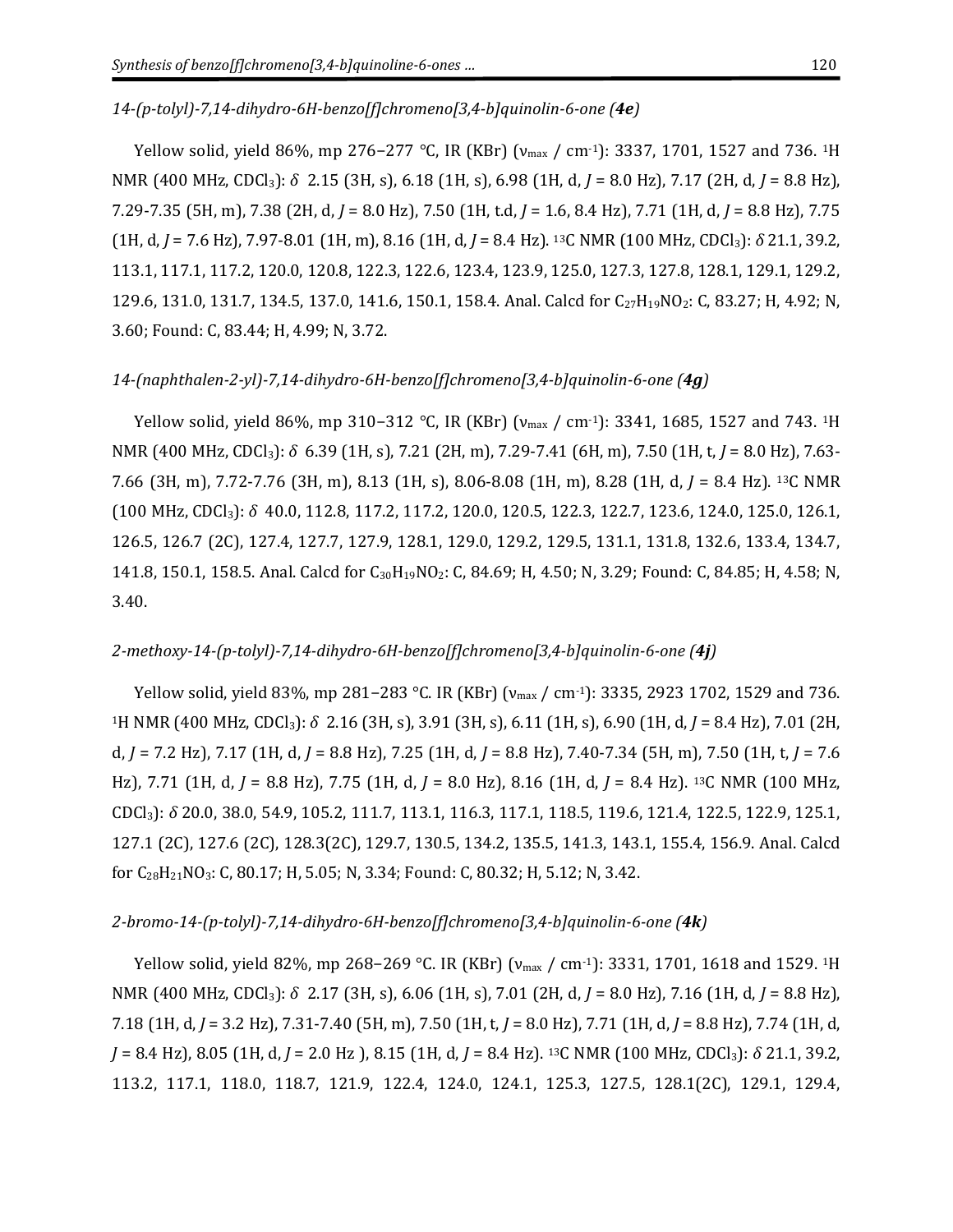129.8(2C), 130.4, 131.2, 131.6, 134.1, 137.2, 141.2, 142.2, 149. 0, 157.9. Anal. Calcd for C27H18BrNO2: C, 69.40; H, 3.94; N, 2.91 Found: C, 69.24; H, 3.87; N, 2.99.

*12-(3-fluorophenyl)-9,10-dihydro-9,9-dimethyl-7H-chromeno[3,4-b]quinoline-6,11(8H,12H)-dione (5f)*

Yellow solid, yield 0.67 g (85%), mp 243−245 °C, IR (KBr) (v<sub>max</sub> / cm·1): 3414, 1712, 1618 and 1596. <sup>1</sup>H NMR (400 MHz, CDCl3): *δ* 0.96 (3H, s), 1.11 (3H, s), 2.23 (1H, d, *J* = 16.8 Hz), 2.30 (1H, d, *J* = 16.4 Hz), 2.42 (1H, d, *J* = 16.8 Hz), 2.50 (1H, d, *J* = 16.8 Hz), 5.60 (1H, s), 6.80-6.85 (1H, m), 7.07-7.09 (2H, m), 7.16-7.26 (3H, m), 7.33 (1H, d, *J* = 7.2 Hz), 7.39 (1H, t, *J* = 8.4 Hz), 7.60 (1H, d, *J* = 7.6 Hz). <sup>13</sup>C NMR (100 MHz, CDCl3): *δ* 27.2, 29.4, 32.8, 36.4, 41.3, 50.8, 108.4, 114.2, 115.3, 116.9, 119.0, 122.1, 124.0, 125.3, 126.0, 129.4, 130.1, 146.5, 149.4, 150.6, 157.4, 162.0, 164.4, 195.3. Anal. Calcd for C24H20FNO3: C, 74.02; H, 5.18; N, 3.60 Found: C, 74.09; H, 5.12; N, 3.56.

## *12-(4-Cyanophenyl)-9,10-dihydro-9,9-dimethyl-7H-chromeno[3,4-b]quinoline-6,11(8H,12H)-dione (5g)*

Yellow solid, yield 87%, mp 261–263 °C, IR (KBr) (v<sub>max</sub> / cm<sup>-1</sup>): 3414, 1729, 1638 and 1617. <sup>1</sup>H NMR (400 MHz, CDCl3): *δ* 0.93 (3H, s), 1.12 (3H, s), 2.22 (1H, d, *J* = 16.0 Hz), 2.30 (1H, d, *J* = 16.4 Hz), 2.43 (1H, d, *J* = 16.8 Hz), 2.50 (1H, d, *J* = 16.8 Hz), 5.66 (1H, s), 7.15 (1H, s), 7.23 (1H, t, *J* = 8 Hz), 7.34 (1H, d, *J* = 8.4 Hz), 7.41 (1H, t, *J* = 8.4 Hz), 7.50-7.57 (5H, m). 13C NMR (100 MHz, CDCl3): *δ* 27.2, 29.3, 32.8, 37.0, 41.3, 50.7, 107.8, 110.9, 117.0, 118.7, 118.8, 122.3, 123.7, 125.1, 125.4, 129.1, 129.7, 132.6, 148.9, 149.7, 150.6, 157.3, 195.2. Anal. Calcd for C<sub>25</sub>H<sub>20</sub>N<sub>2</sub>O<sub>3</sub>: C, 75.74; H, 5.08; N, 7.07 Found: C, 75.69; H, 5.13; N, 7.01.

## *2-Methoxy-12-phenyl-9,10-dihydro-9,9-dimethyl-6H-chromeno[3,4-b]quinoline-6,11(8H,12H)-dione (5i)*

Yellow solid, yield 84%, mp 247−249 °C, IR (KBr) (v<sub>max</sub> / cm<sup>-1</sup>): 3414, 1698, 1632 and 1599. <sup>1</sup>H NMR (400 MHz, CDCl3): *δ* 0.95 (3H, s), 1.11 (3H, s), 2.22 (1H, d, *J* = 16.4 Hz), 2.29 (1H, d, *J* = 16.4 Hz), 2.41 (1H, d, *J* = 16.4 Hz), 2.48 (1H, d, *J* = 16.8 Hz), 3.76 (3H, s), 5.53 (1H, s), 6.92 (1H, d.d, *J* = 2.8 Hz, 8.8 Hz), 7.06-7.13 (2H, m), 7.15 (1H, s), 7.22-7.27 (3H, m), 7.40-7.42 (2H, m). 13C NMR (100 MHz, CDCl3): *δ* 27.2, 29.4, 32.9, 37.0, 41.4, 50.9, 55.8, 106.6, 108.9, 117.0, 117.8, 119.7, 122.1, 126.6, 127.2, 128.3, 128.8, 144.3, 145.0, 149.0, 156.7, 157.7, 195.3. Anal. Calcd for C25H23NO4: C, 74.79; H, 5.77; N, 3.49 Found: C, 74.73; H, 5.83; N, 3.42.

*2-Methoxy-12-(thiophen-2-yl)-9,10-dihydro-9,9-dimethyl-6H-chromeno[3,4-b]quinoline-6,11(8H,12H)-dione (5k)*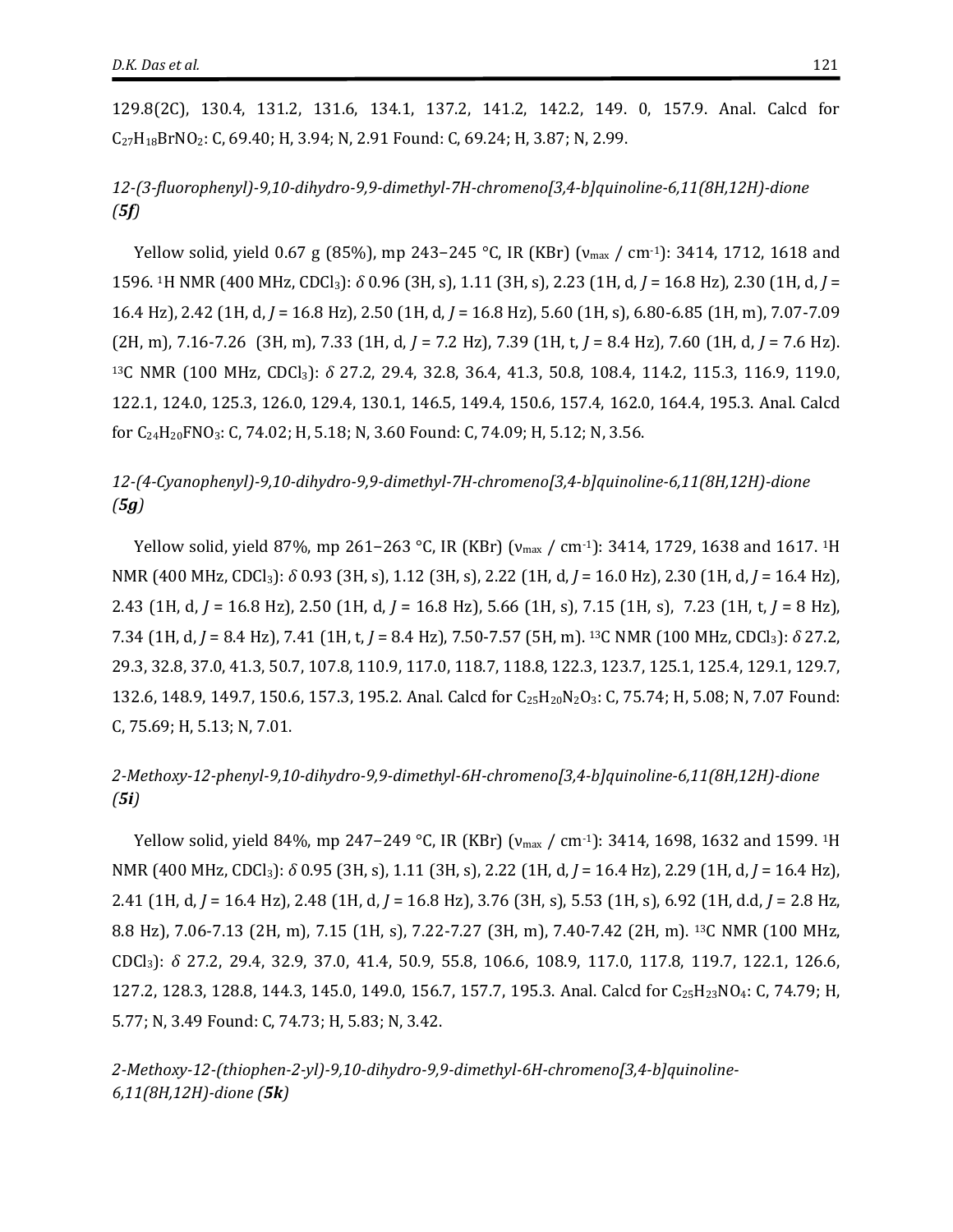Yellow solid, yield 87%, mp 232−235 °C, IR (KBr) (v<sub>max</sub> / cm<sup>-1</sup>): 3413, 1698, 1637 and 1573. <sup>1</sup>H NMR (400 MHz, CDCl3): *δ* 1.04 (3H, s), 1.13 (3H, s), 2.31-2.32 (2H, m ), 2.47 (1H, d, *J* = 16.8 Hz), 2.49 (1H, d, *J* = 16.4 Hz), 3.81 (3H, s), 5.90 (1H, s), 6.82 (1H, d.d, *J* = 3.2 Hz, 4.8 Hz), 6.89-6.90 (1H, m), 6.96 (1H, d.d, *J* = 2.4 Hz, 8.8 Hz), 7.08 (1H, d.d, *J* = 1.2 Hz, 5.2 Hz), 7.14 (1H, d, *J* = 2.8 Hz), 7.25 (2H, m). <sup>13</sup>C NMR (100 MHz, CDCl<sub>3</sub>): δ 27.3, 29.5, 31.3, 32.8, 41.1, 50.7, 55.9, 106.2, 108.1, 117.1, 117.8, 119.5, 121.8, 124.6, 125.1, 125.4, 126.7, 145.0, 147.0, 149.7, 156.7, 157.5, 195.3. Anal. Calcd for C23H21NO4S: C, 67.79; H, 5.19; N, 3.44 Found: C, 67.75; H, 5.25; N, 3.39.

## *2-Methoxy-12-(naphthalene-2-yl)-9,10-dihydro-9,9-dimethyl-6H-chromeno[3,4-b]quinoline-6,11(8H,12H)-dione (5l)*

Yellow solid, yield 88%, mp 253−255 °C, IR (KBr) (v<sub>max</sub> / cm<sup>-1</sup>): 3413, 1699, 1636 and 1600. <sup>1</sup>H NMR (400 MHz, CDCl3): *δ* 0.92 (3H, s), 1.10 (3H, s), 2.19 (1H, d, *J* = 16.4 Hz), 2.30 (1H, d, *J* = 16.4 Hz), 2.42 (1H, d, *J* = 16.8 Hz), 2.49 (1H, d, *J* = 16.4 Hz), 3.73 (3H, s), 5.70 (1H, s), 6.88 (1H, d.d, *J* = 2.8 Hz, 8.8 Hz), 7.11-7.12 (2H, m), 7.21 (1H, d, *J* = 9.2 Hz ), 7.37-7.43 (2H, m), 7.59 (1H, d.d, *J* = 1.6 Hz, 8.4 Hz), 7.74 (3H, m), 7.81 (1H, s). 13C NMR (100 MHz, CDCl3): *δ* 27.1, 29.4, 32.7, 37.2, 41.2, 50.8, 55.7, 106.6, 108.6, 116.8, 117.7, 119.7, 122.2, 125.9, 126.2, 126.3, 126.7, 127.0, 127.6, 128.0, 128.5, 132.5, 133.5, 141.8, 144.9, 149.3, 156.5, 157.6, 195.4. Anal. Calcd for C<sub>29</sub>H<sub>25</sub>NO<sub>4</sub>: C, 77.14; H, 5.58; N, 3.10 Found: C, 77.08; H, 5.62; N, 3.14.

#### **Results and discussion**

For synthesising benzo[*f*]chromeno[3,4-*b*]quinoline-6-ones **4**, a mixture of 4 chlorobenzaldehyde (1 mmol), 2-naphthol (1 mmol), and 3-aminocoumarin (1 mmol) in 3 mL of ethanol was stirred under reflux condition in presence of 5, 10 and 20 mol% of TBATB, respectively. The reaction was very sluggish and even incomplete after 24 hours. However, we observed a yellow fluorescent spot on TLC along with unreacted starting materials.

The new spot was characterized by IR, <sup>1</sup>H NMR, <sup>13</sup>C NMR spectra and elemental analysis and was found to be benzo[*f*]chromeno[3,4-*b*]quinoline-6-one derivative **4a**. In IR spectrum, it showed characteristic absorptions peaks at 3362 (NH) and 1702 (C=O). Similarly, the compound showed a diagnostic signal at  $\delta$  6.22 in the <sup>1</sup>H NMR spectrum assignable to the proton at the point of attachment of dihydropyridine ring to the aryl moiety.

Then we tried the same set of reaction in different solvents like *n*-butanol, dichloroethane, methanol and acetonitrile [\(Table 1,](#page-8-0) entries  $2-7$ ). It was observed that when the reaction was performed in *n*-butanol in presence of 10 mol% TBATB, the yield of the product **4a** increased significantly [\(Table 1,](#page-8-0) entry 3). With 10 mol% of other catalysts such as anhydrous Fe2(SO<sub>4</sub>)3xH<sub>2</sub>O,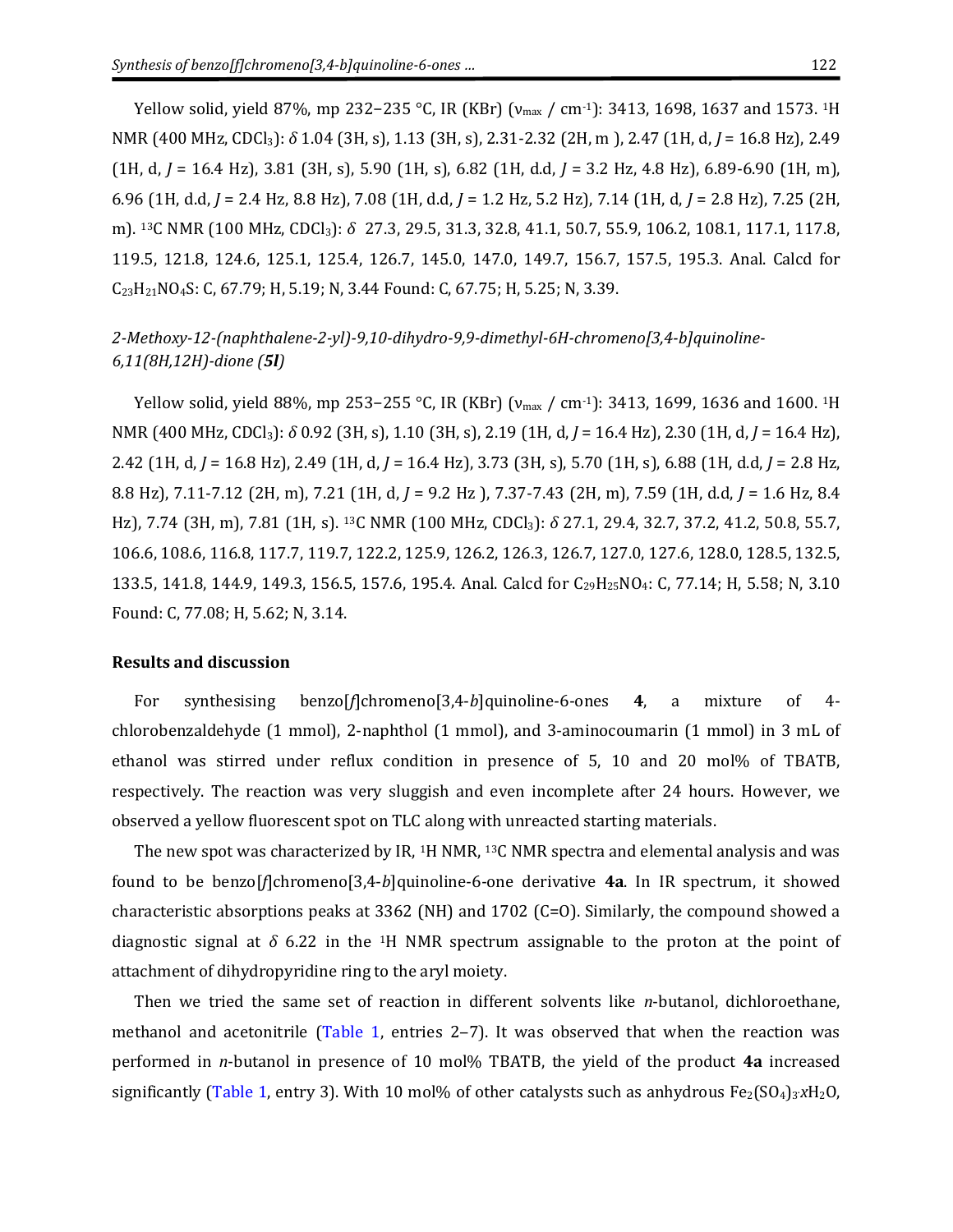ZnCl2, Iodine, Triflic acid and InCl<sup>3</sup> one could not improve the reaction either in terms of time or yield [\(Table 1,](#page-8-0) entries 8–12). Also, in absence of catalyst, no product formation was observed [\(Table](#page-8-0) 1, entry 13). So, we came to this conclusion that 10 mol% of TBATB in 3 mL of *n*-butanol is the best reaction condition in terms of both yield and reaction time.

After optimization of the reaction conditions, reaction of various other substituted aromatic aldehydes were examined with 2-napthol and 3-aminocoumarin under identical reaction conditions which resulted in products **4b–g** [\(Table 2,](#page-9-0) entries 2‒7) in good yields. However, 4 nitrobenzaldehyde did not provide the desired product even after prolonging the reaction for 24 hours. The substrate scope of some substituted 3-aminocoumarins, for example 6-bromo-3 aminocoumarin and 6-methoxy-3-aminocoumarin, were also examined with substituted aromatic aldehyde and 2-naphthol under identical reaction condition and it was found that they also afforded the desired benzo[*f*]chromeno[3,4-*b*]quinoline-6-one derivativess **4h–l** [\(Table 2,](#page-9-0) entries 8‒12) in good yields.

| Entry          | Catalyst          | Solvent     | Mol% of Catalyst | Time (h) | Yield% <sup>b</sup> |  |
|----------------|-------------------|-------------|------------------|----------|---------------------|--|
| 1              | <b>TBATB</b>      | EtOH        | 5, 10, 15        | 24       | $15 - 26$           |  |
| $\overline{2}$ | <b>TBATB</b>      | $n$ -BuOH   | 5                | 12       | 58                  |  |
| 3              | <b>TBATB</b>      | $n$ -BuOH   | 10               | 8        | 78                  |  |
| $\overline{4}$ | <b>TBATB</b>      | $n$ -BuOH   | 20               | 8        | 70                  |  |
| 5              | <b>TBATB</b>      | <b>DCE</b>  | 20               | 8        | 36                  |  |
| 6              | <b>TBATB</b>      | <b>MeOH</b> | 10               | 8        | 29                  |  |
| 7              | <b>TBATB</b>      | MeCN        | 10               | 8        | 21                  |  |
| 8              | $Fe2(SO4)3.xH2O$  | $n$ -BuOH   | 10               | 8        | 37                  |  |
| 9              | ZnCl <sub>2</sub> | $n$ -BuOH   | 10               | 8        | 26                  |  |
| 10             | Iodine            | $n$ -BuOH   | 10               | 8        | 33                  |  |
| 11             | Triflic acid      | $n$ -BuOH   | 10               | 8        | 37                  |  |
| 12             | InCl <sub>3</sub> | $n$ -BuOH   | 10               | 8        | 00                  |  |
| 13             | No Catalyst       | $n$ -BuOH   | 10               | 12.0     | 00                  |  |

<span id="page-8-0"></span>**Table 1**. Optimization of reaction conditions for synthesising benzo[*f*]chromeno[3,4-*b*]quinoline-6 one (**4a**) a

<sup>a</sup> All the reactions were performed with 4-chlorobenzaldehyde (1 mmol), 2-naphthol (1 mmol) and 3aminocoumarin (1 mmol)

**<sup>b</sup>** Isolated yields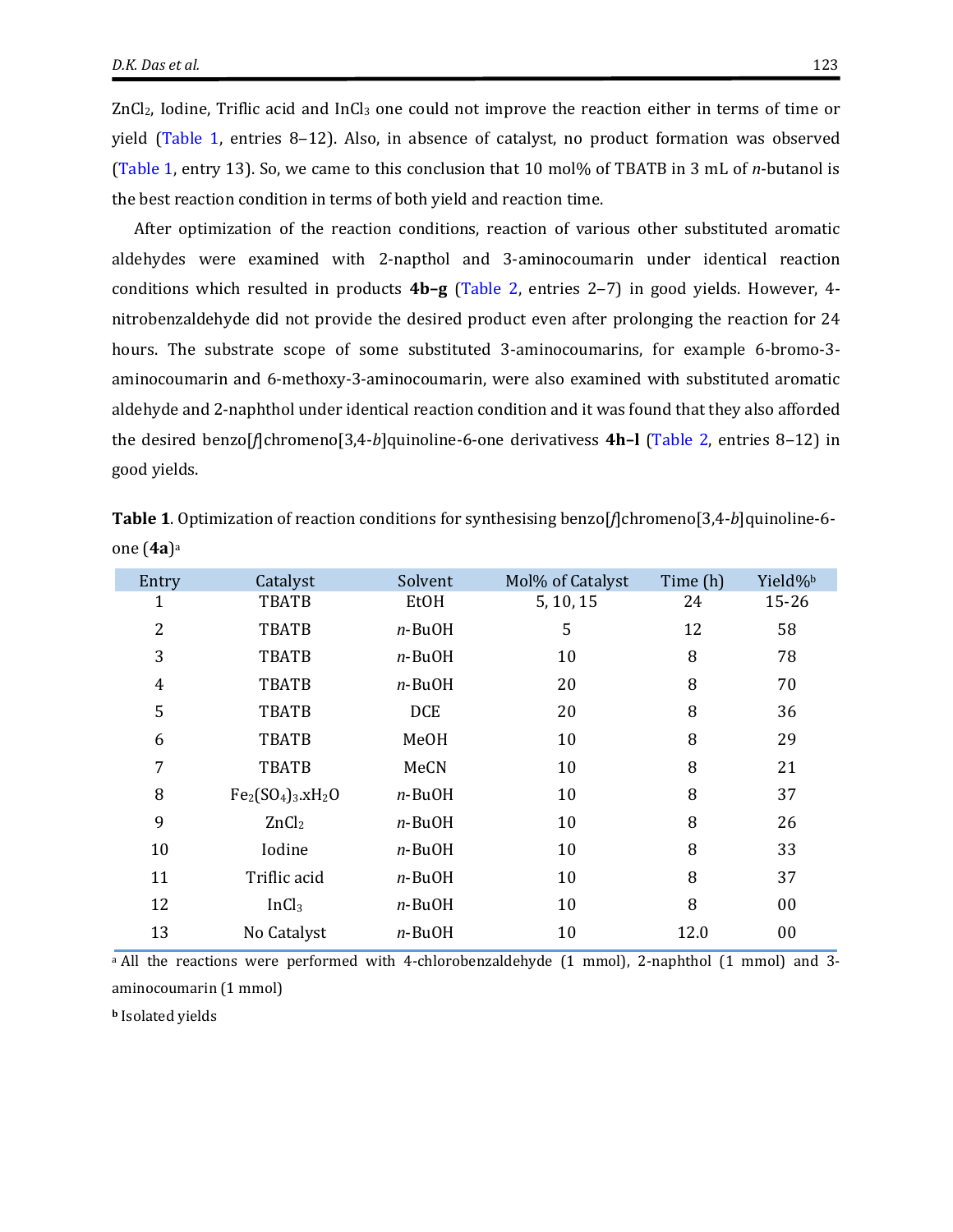| Entry          | Ar                                    | X               | Product        | Time | Yield <sup>b</sup> |
|----------------|---------------------------------------|-----------------|----------------|------|--------------------|
| 1              | $4$ -Cl-C <sub>6</sub> H <sub>5</sub> | H               | 4a             | 8    | 78                 |
| $\overline{2}$ | $C_6H_5$                              | H               | 4 <sub>b</sub> | 8    | 72                 |
| 3              | $4-Br-C6H5$                           | H               | 4c             | 8    | 73                 |
| $\overline{4}$ | $4-F-C6H5$                            | H               | 4d             | 6    | 78                 |
| 5              | $4-Me-C6H5$                           | H               | 4e             | 6    | 86                 |
| 6              | 4-MeO- $C_6H_5$                       | H               | 4f             | 6    | 71                 |
| 7              | $2 - C_{10}H_{7}$ -                   | H               | 4g             | 8    | 86                 |
| 8              | $4$ -Cl-C <sub>6</sub> H <sub>5</sub> | Me <sub>O</sub> | 4h             | 8    | 79                 |
| 9              | $4-F-C6H5$                            | Me <sub>O</sub> | 4i             | 8    | 76                 |
| 10             | $4-Me-C6H5$                           | Me <sub>O</sub> | 4j             | 8    | 83                 |
| 11             | $4-Me-C6H5$                           | Br              | 4k             | 6    | 82                 |
| 12             | $4-F-C6H5$                            | Br              | <b>41</b>      | 6    | 81                 |

<span id="page-9-0"></span>**Table 2**. Scope of various benzo[*f*]chromeno[3,4-*b*]quinoline-6-one derivatives<sup>a</sup>

a Reaction Condition: aromatic aldehyde, 2-naphthol and 3-aminocoumarin were reacted in 1:1:1 ratio in presence of 10 mol% of TBATB in *n*-butanol under reflux <sup>b</sup> Isolated Yields

Next, we turned our attention to investigate the scope and applicability of catalyst TBATB for the reaction of dimedone, aromatic aldehydes and 3-aminocoumarin for the synthesis of Chromeno[3,4-*b*]quinoline-6,11-diones.

Under similar reaction conditions, we carried out the reaction of dimedone (1 mmol), benzaldehyde (1 mmol) and 3-aminocoumarin (1 mmol) for 12 h in presence of 10 mol% of TBATB in 3 mL of *n*-butanol under reflux condition. Finally, the desired product chromeno[3,4-*b*]quinoline-6,11-diones **5a** was obtained in 46% yield. Thus, we tried to improve the yield of product and decrease the reaction time by carrying out further optimisation.

To find out the optimized reaction condition for synthesising chromeno[3,4-*b*]quinoline-6,11 diones, one-pot three-component reaction was carried out using dimedone (1 mmol), benzaldehyde (1 mmol) and 3-aminocoumarin (1 mmol) in ethanol under reflux condition in presence of 5 mol% of TBATB and the desired product **5a** was isolated in 54% yield. The same reaction was then executed successively using 10 mol% and 20 mol% of TBATB [\(Table 3,](#page-10-0) entries 2 and 3), which gave rise to the desired product **5a** in 85% and 86% yield, respectively. Since the yield of product did not enhance considerably by increasing the quantity of catalyst from 10% to 20%, we inferred that 10 mol% of the catalyst is the sufficient amount to obtain best result.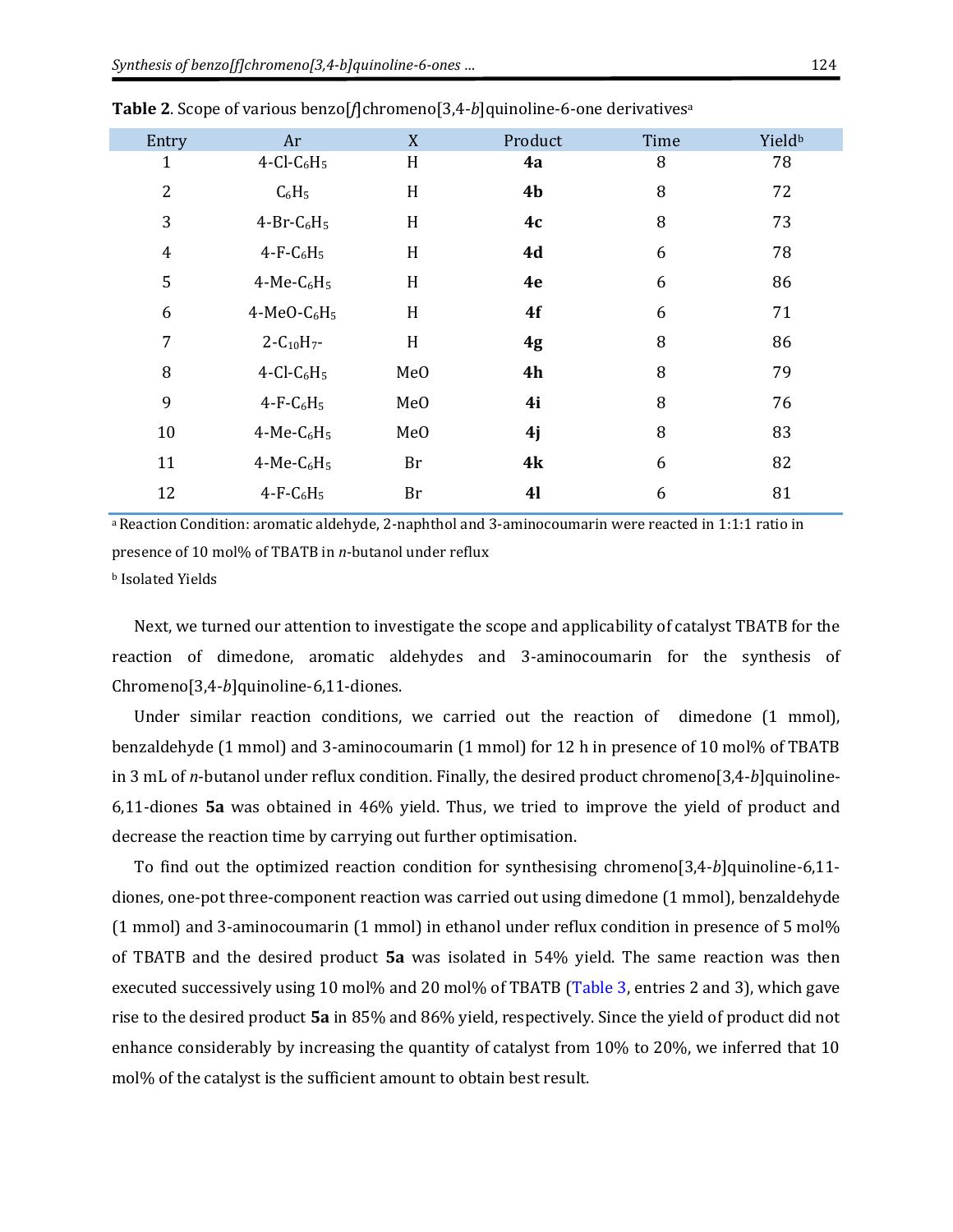For determining the appropriate solvent system, parallel reactions were also performed in methanol and acetonitrile [\(Table 3,](#page-10-0) entry 4 and 5) and it was found that the maximum yield was obtained in ethanol. As a result, ethanol was chosen as the solvent. To inspect the effectiveness of the catalyst, similar reactions were carried out in presence of some other catalysts such as FeCl<sub>3</sub>.6H<sub>2</sub>O, HCl, aq 48% HBr and HClO<sub>4</sub>-SiO<sub>2</sub> [\(Table 3,](#page-10-0) entries 7–10). It was observed that the reaction does not proceed on using HCl as catalyst while, on using 20 mol% of aq 48% HBr, only a trace amount of product was obtained. From these observations, we concluded that the utmost yields under shortest reaction times were obtained on using 10 mol% of TBATB as catalyst. The results are summarized in [Table 3.](#page-10-0) Compared to the previous method  $[25]$  the current protocol inproves the yield of the Chromeno[3,4-*b*]quinoline-6,11-diones product and decrease the reaction time for product formation appreciably.

<span id="page-10-0"></span>**Table 3.** Optimization of reaction conditions for synthesising Chromeno[3,4-*b*]quinoline-6,11 dione derivative **5a**<sup>a</sup>

| Entry          | Catalyst          | Solvent | Catalyst (mol%) | Time (h)       | Yield $(\%)^b$ |
|----------------|-------------------|---------|-----------------|----------------|----------------|
| 1              | <b>TBATB</b>      | EtOH    | 5               | 4              | 54             |
| $\overline{2}$ | <b>TBATB</b>      | EtOH    | 10              | 2              | 85             |
| 3              | <b>TBATB</b>      | EtOH    | 20              | 2              | 86             |
| $\overline{4}$ | <b>TBATB</b>      | MeOH    | 10              | $\overline{4}$ | 66             |
| 5              | <b>TBATB</b>      | MeCN    | 10              | $\overline{4}$ | 62             |
| 6              | $p$ -TSA $c$      | EtOH    | 20              | 7              | 77             |
| 7              | FeCl <sub>3</sub> | EtOH    | 10              | $\overline{4}$ | 48             |
| 8              | HCl               | EtOH    | 20              | 4              | Trace          |
| 9              | HBr               | EtOH    | 20              | $\overline{4}$ | 33             |
| 10             | $HClO4-SiO2$      | EtOH    | 10              | 4              | 44             |

<sup>a</sup> All the reactions were carried out with benzaldehyde, dimedone and 3-aminocoumarin in 1:1:1 ratio in presence of catalyst in 3 mL of indicated solvent

**b** Isolated yields

<sup>c</sup> Reference [60]

<span id="page-10-1"></span>**Table 4.** Substrate scope of chromeno[3,4-*b*]quinoline-6,11-dione derivatives

| Entry  | Ar             | X | Product        | Yield <sup>b</sup> $(\%)$ | Yield $(\%)$ |
|--------|----------------|---|----------------|---------------------------|--------------|
|        | $C_6H_5$       | H | 5a             | 85                        | 77           |
| C<br>∼ | 4-Me- $C_6H_4$ |   | 5 <sub>b</sub> | 91                        | 82           |
| 3<br>ັ | $4-F-C_6H_4$   |   | 5c             | 87                        | 73           |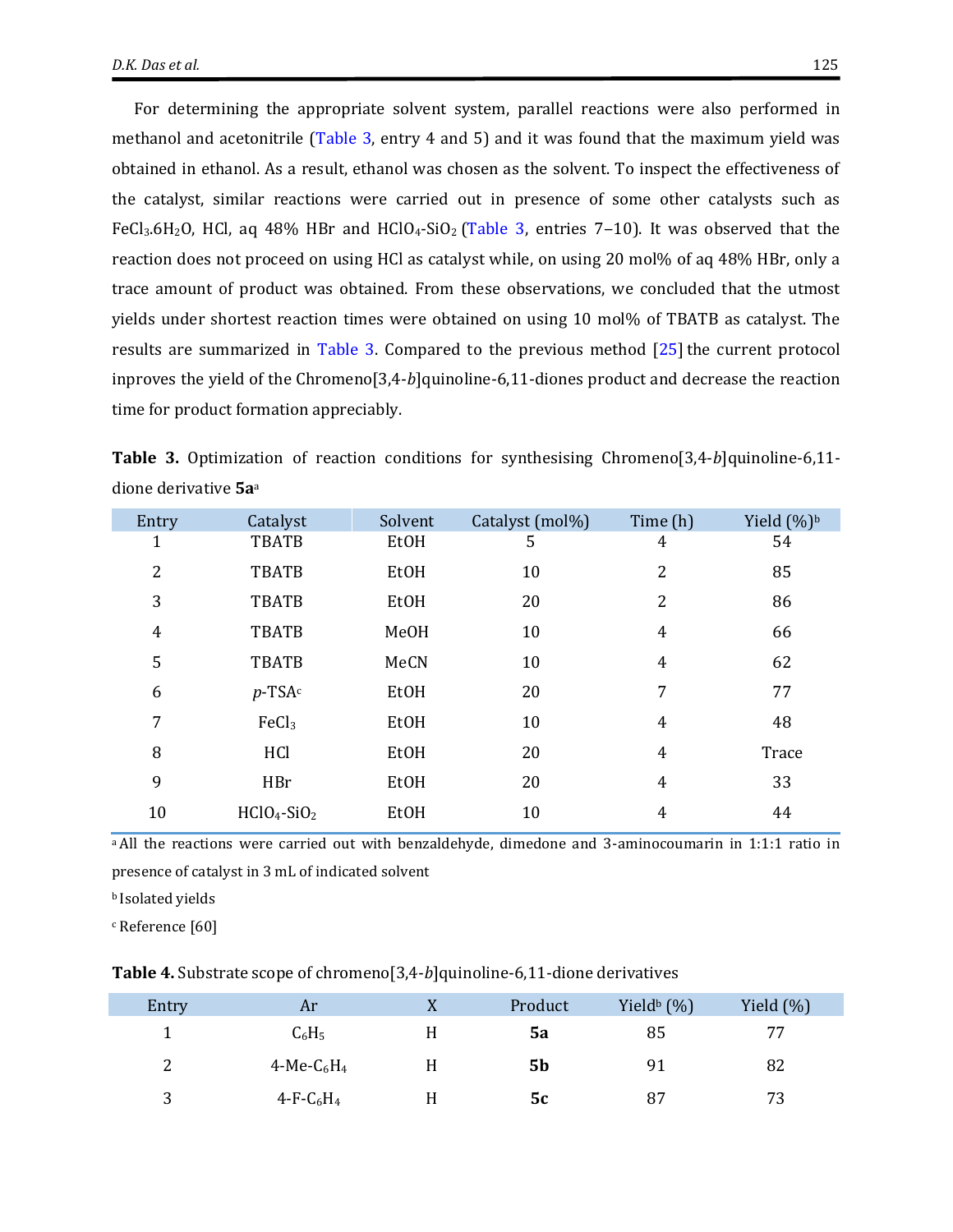| $\overline{4}$ | $4$ -Cl-C <sub>6</sub> H <sub>4</sub> | H               | <b>5d</b> | 88 | 78 |
|----------------|---------------------------------------|-----------------|-----------|----|----|
| 5              | $4-Br-C6H4$                           | H               | 5e        | 90 | 82 |
| 6              | $3-F-C6H4$                            | H               | 5f        | 85 | -- |
| 7              | $4$ -CN-C <sub>6</sub> H <sub>4</sub> | H               | 5g        | 87 |    |
| 8              | 2-Thiophene                           | H               | <b>5h</b> | 85 |    |
| 9              | $C_6H_5$                              | OMe             | 5i        | 84 | -- |
| 10             | $4$ -Cl-C <sub>6</sub> H <sub>4</sub> | OMe             | 5j        | 89 |    |
| 11             | 2-Thiophene                           | OMe             | 5k        | 87 |    |
| 12             | 2-Napthyl                             | OMe             | 51        | 88 | -- |
| 3              | $4$ -Cl-C <sub>6</sub> H <sub>4</sub> | NO <sub>2</sub> | 5m        | 89 | -- |
| 14             | $4-F-C6H4$                            | NO <sub>2</sub> | 5n        | 86 | -- |
| 15             | $4-Br-C6H4$                           | Br              | 50        | 85 | 76 |
| 16             | $4-Me-C6H4$                           | Br              | 5p        | 91 | 81 |

<sup>a</sup> Reaction conditions: aromatic aldehydes, dimedone and 3-aminocoumarin were reacted in 1:1:1 ratio in presence of TBATB (0.048 g, 0.1 mmol) in 3 mL ethanol

<sup>b</sup> Combined yield after recrystallization

To explore the synthetic scope and the generality of the present protocol, reactions under optimized conditions were performed using dimedone, a broad variety of substituted aromatic aldehydes and 3-aminocoumarins. The percentage yield of the products (**5b–p**) along with their reaction time are shown in [Table 4.](#page-10-1) It is worth mentioning that pure products can be obtained from these reactions just by filtering the solid products followed by recrystallizing the crude products thus obtained from a mixture of dichloromethane and ethanol and consequently avoiding aqueous work-up and dreary column-chromatographic separation process.

The formation of the products **4** and **5** may be explained as follows: It was previously reported that benzyltrimethyl ammonium bromide on reaction with ethanol can produce dry HBr in the reaction medium [\[61\]](#page-16-9). We believe that TBATB reacts with *n*-butanol/ethanol to generate dry HBr in the reaction medium which actually catalyzes the product formation. First, the aromatic aldehyde reacts with 2-naphthol/dimedone in presence of dry HBr to provide Knoevenagel product **A** which is either *o*-quinonemethide or benzylidenecyclohexane-1,3-dione intermediate. The intermediate **A** which acts a suitable Michael acceptor and reacts with 3-aminocoumarin to give intermediate **B** by Michael reaction undergoes intra-molecular ring closure reaction followed by elimination of one molecule of H2O to give product **4** or **5** as shown in [Scheme 3.](#page-13-0)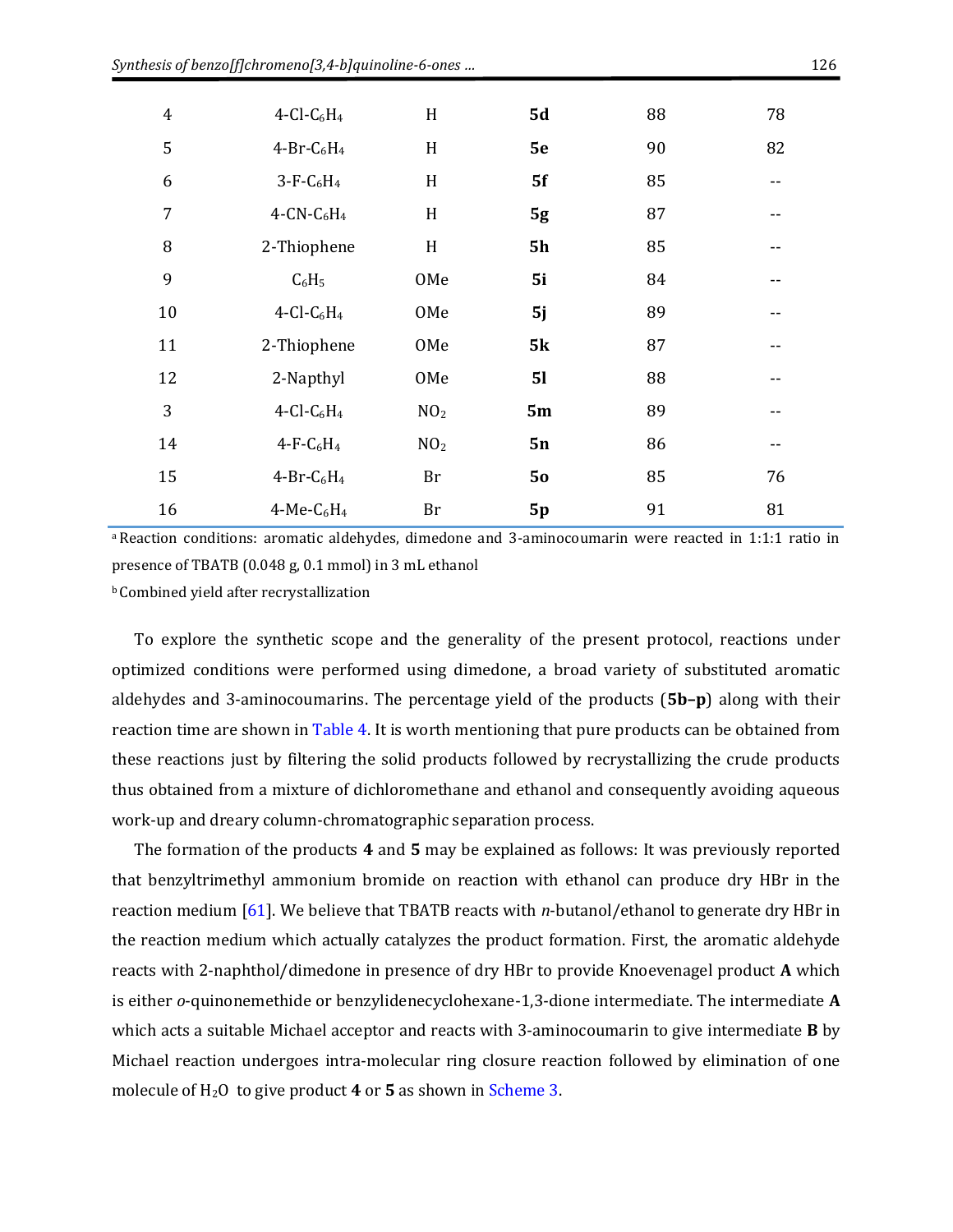The structures of the representative compounds **4d** (CCDC 897315) and **5o** (CCDC 910378) were confirmed unambiguously by single crystal X-ray diffraction analysis as shown in [Figure 1.](#page-12-0)



<span id="page-12-0"></span>**Figure 1**. X-ray crystal structures of **4d** (CCDC 897315) and **5o** (CCDC 910378)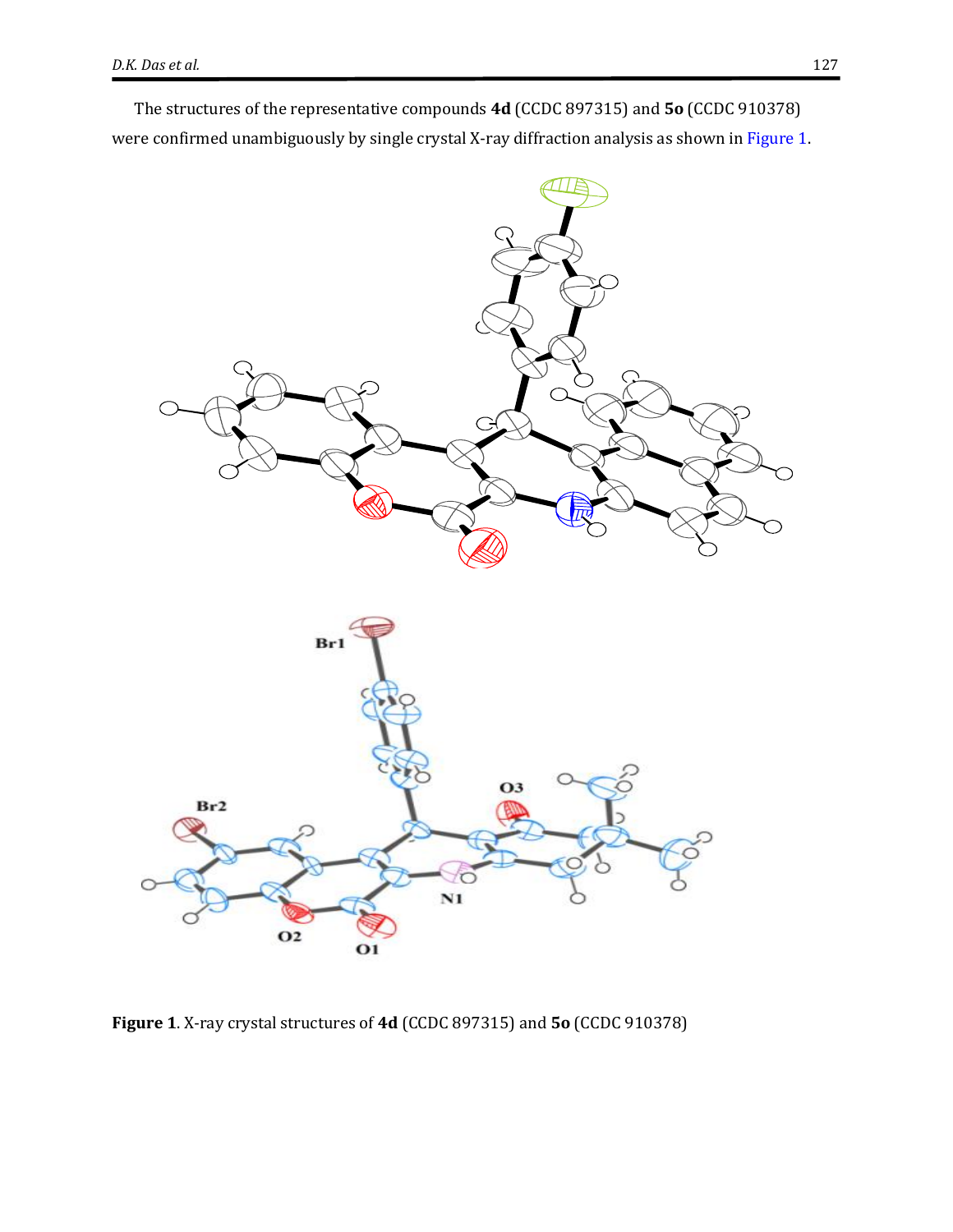

<span id="page-13-0"></span>**Scheme 3.** Possible mechanistic pathway for the formation of products

#### **Conclusion**

To conclude, we have demonstrated the synthesis of a new type of heterocyclic compound benzo[*f*]chromeno[3,4-*b*]quinoline-6-ones *via* one-pot three-component tandem Knoevenagel– Michael reaction catalyzed by *N*-tetrabutylammonium tribromide. It is also notable that in the course of reaction three new sigma bonds (two C–C and one C–N) and one stereocenter are formed. Environmentally benevolent reaction conditions, simplicity of procedure, high atom economy, easy accessibility of the catalyst, cost effectiveness and superior yields are some of the most important features of the present protocol. We have also provided an efficient route for synthesising a series of chromeno[3,4-*b*]quinoline-6,11-diones with better yields under shorter reaction time using *N*tetrabutylammonium tribromide as catalyst.

#### **Acknowledgments**

The authors wish to express their gratitude to the Director of IIT Guwahati for laboratory facilities and DST, New Delhi for granting single XRD facility in the Department of Chemistry.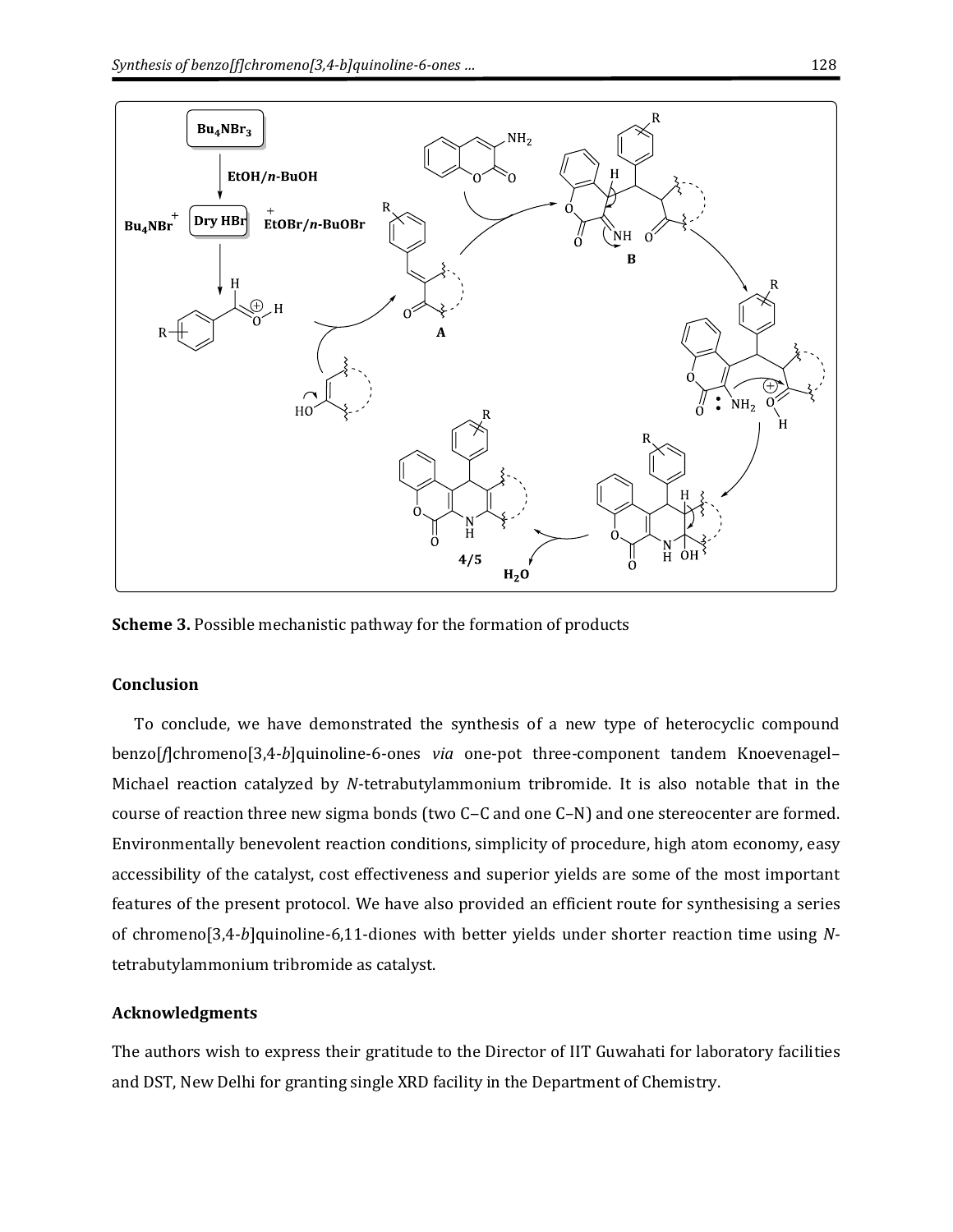#### **Disclosure statement**

No potential conflict of interest was reported by the authors.

#### **Supporting Information**

Additional supporting information related to this article can be found, in the online version, at http://www.ajgreenchem.com/article\_55290.html.

#### **References**

- <span id="page-14-0"></span>[1]. Dömling A., Wang W., Wang K. *Chem. Rev*., 2012, **112**:3083
- [2]. Sunderhaus J.D., Dockendorff C., Martin S.F. *Org. Lett*., 2007, **9:**4223
- <span id="page-14-1"></span>[3]. Dömling A. *Chem. Rev*., 2006, **106:**17
- <span id="page-14-2"></span>[4]. Ramón D.J., Yus M. *Angew. Chem*., 2005, **117:**1602
- [5]. Dömling A., Ugi I. *Angew. Chem. Int. Ed*., 2000, **39:**3168
- <span id="page-14-3"></span>[6]. Trost B.M. *Angew. Chem. Int. Ed. Engl*., 1995, **34:**259
- <span id="page-14-4"></span>[7]. Jones G. Organic Reactions, Wiley, New York, 1967, p 204
- [8]. Tietze L.F., Beifuss U. Comprehensive Organic Synthesis, Pergamon Press, Oxford, 1991, p 341
- [9]. List B. *Angew. Chem. Int. Ed.,* 2010, **49:**1730
- <span id="page-14-5"></span>[10]. Freeman F. *Chem. Rev*., 1981, **80:**329
- <span id="page-14-6"></span>[11]. Michael A. *J. Prakt. Chem.,* 1887, **35:**349
- [12]. Michael A. *J. Prakt. Chem.,* 1894, **49:**20
- <span id="page-14-7"></span>[13]. Kohler E.P., Potter H. *J. Am. Chem. Soc.,* 1935, **57**:1316
- <span id="page-14-8"></span>[14]. Jeyachandran V., Kumar R.R., Ali M.A., Choon T.S. *Bioorg. Med. Chem. Lett*., 2013, **23:**2101
- [15]. Samai S., Nandi G.C., Singh M.S. *Tetrahedron,* 2012, **68:**1247
- <span id="page-14-9"></span>[16]. Chebanov V.A., Saraev V.E., Desenko S.M., Chernenko V.N., Knyazeva I.V., Groth U., Glasnov T.
- N., Kappe C.O. *J. Org. Chem.,* 2008, **73:**5110
- <span id="page-14-10"></span>[17]. Van De Water R.W., Pettus T.R.R. *Tetrahedron,* 2002**, 58:**5367
- [18]. Harrington P.E., Stergiades I.A., Erickson J., Makriyannis A., Tius M.A. *J. Org. Chem.,* 2000**, 65:**6576
- [19]. Rodriguez R. *Org.Lett.,* 2004**, 6:**3617
- <span id="page-14-11"></span>[20]. Green J.C., Jiminez-Alonso S., Brown E.R., Pettus T.R.R. *Org. Lett.,* 2011**, 13:**5500
- <span id="page-14-12"></span>[21]. Wolkenberg S.E., Boger D.L. *Chem. Rev*., 2002, **102:**2477
- <span id="page-14-13"></span>[22]. Angle S.R., Rainer J.D., Woytowicz Z. *J. Org. Chem*., 1997, **62:**5884
- [23]. Merijan A., Gardner P.D. *J. Org. Chem*., 1965, **30:**3965
- <span id="page-14-14"></span>[24]. Gardner P.D., Rafsanjani H.S., Rand L. *J. Am. Chem. Soc*., 1959, **51:**3364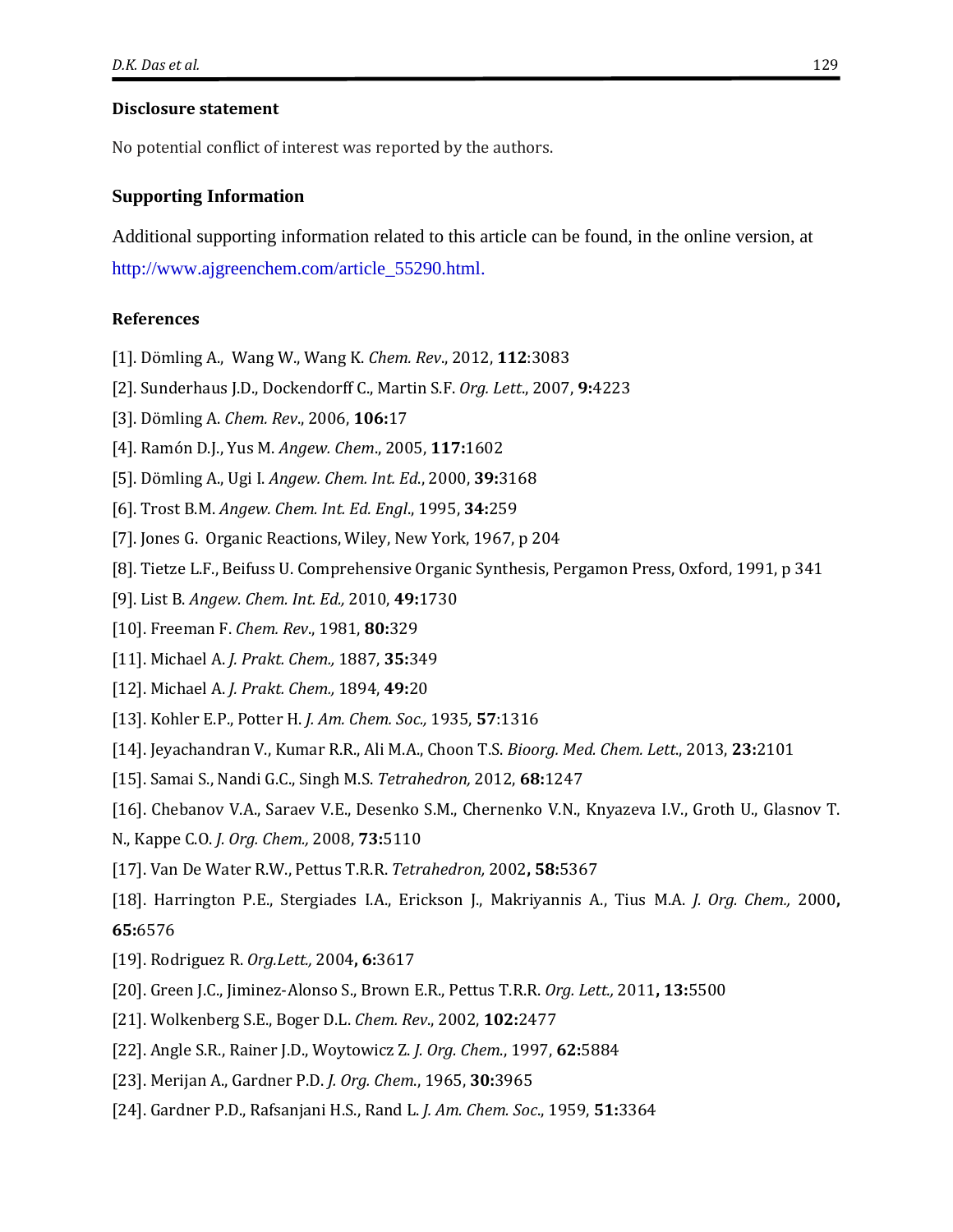- <span id="page-15-0"></span>[25]. Khan A.T., Ali S., Dar A.A., Lal, M. *Tetrahedron Lett*., 2011, **52:**5157
- <span id="page-15-1"></span>[26]. Katritzky A.R., Lan X. *Synthesis,* 1992**, 8:**761
- <span id="page-15-2"></span>[27]. Kamal A., Suresh P., Mallareddy A., Kumar B.A., Reddy P.V., Raju P., Tamboli J.R., Shaik T.B., Jain N., Kalivendi S.V. *Bioorg. Med. Chem.,* 2011**, 19:**2349
- <span id="page-15-3"></span>[28]. Carroll W.A., Agrios K.A., Altenbach R.J., Buckner S.A., Chen Y., Coghlan M. J., Daza A.V., Drizin I.,
- Gopalakrishnan M., Henry R.F., Kort M.E., Kym P.R., Milicic I., Smith J.C., Tang R., Turner S.C.,
- Whiteaker K.L., Zhang H., Sullivan J.P. *J. Med. Chem*., 2004, **47:**3180
- <span id="page-15-4"></span>[29]. Elderfield R. C. Heterocyclic Compounds, Wiley, New York, 1960, p 1
- [30]. Kournetsov V.V., Mendez L.Y.V., Gomez C.M.M. *Curr. Org. Chem.,* 2005, **9:**141
- [31]. Bringmann G.,Reichert Y., Kane V. *Tetrahedron,* 2004, **60:**3539
- <span id="page-15-5"></span>[32]. Sahu N.S., Pal C., Mandal N.B., Banerjee S., Raha M., Kundu A.P., Basu A., Ghosh M., Roy K., Bandopadhyay S. *Bioorg. Med. Chem.,* 2002, **10:**1687
- <span id="page-15-6"></span>[33]. Peters W., Richards W. H. G. Antimalarial Drugs II, Springer Verlag, Berlin, 1984, p 303
- <span id="page-15-7"></span>[34]. Maguire M.P., Sheets K.R., McVety K., Spada A.P., Zilberstein A. *J. Med. Chem.,* 1994, **37:**2129
- [35]. Roma G., Braccio M.D., Grossi G., Mattioli F., Ghia H. *Eur. J. Med. Chem.,* 2000, **35:**1021
- [36]. Vargas L.Y., Castelli M.V., Kouznetsov V.V., Urbina J.M., Lopez S.N., Sortino M., Enriz R.D., Ribas J.C., Zacchino S. *Bioorg. Med. Chem.,* 2003*,* **11:**1531
- <span id="page-15-8"></span>[37]. Dassonneville L., Bonjean K., De Pauw-Gillet M.C., Colson P., Houssier C., Quetin-Leclercq J., Angenot L., Ablordeppey S.Y. *Bioorg. Med.Chem*., 2002, **10**:1337
- <span id="page-15-9"></span>[38]. Cassidy F., Evans J.M., Hadley M.S., Haladiji A.H., Leach P.E., Stemp G. *J. Med. Chem.,* 1992, **35:**1623
- [39]. Atwal K.S., Grover G.J., Ferrara F.N., Ahmed S.Z., Sleph P.G., Dzwonczyk S., Normandin D.E. *J. Med. Chem.,* 1995, **38:**1966
- <span id="page-15-10"></span>[40]. McKee T.C., Fuller R.W., Covington C.D., Cardellina J.H., Gulakowski R.J., Krepps B.L., Mc Mohon J.B., Boyd M.R. *J. Nat. Prod.,* 1996, **59:**754
- <span id="page-15-11"></span>[41]. Savouret J.F., Chauchereau A.E. *Hum. Reprod.,* 1994, **9:**7
- <span id="page-15-12"></span>[42]. Nies T.W., Taylor A.S. The Pharmacological Basis of Therapeutics, Pergamon Press, New York, 1990, p 1397
- <span id="page-15-13"></span>[43]. Jones T.K., Goldmani M.E., Hamman L.G., Davis R.L. PCT Int. Appl. WO 96/19458, 1996
- <span id="page-15-14"></span>[44]. Coghlan M.J., Kym P.R., Elmore S.W., Wang A.X., Luly J.R., Wilcox D., Stashko M., Lin C.W., Miner
- J., Tyree C., Nakane M., Jacobson P., Lane B.C. *J. Med. Chem.,* 2001, **44:**2879
- <span id="page-15-15"></span>[45]. Chaudhuri M.K., Khan A.T., Patel B.K., Dey D., Kharmawophlang W., Lakshmipravha T.R., Mandal G.C. *Tetrahedron Lett*., 1998, **39:**8163
- <span id="page-15-16"></span>[46]. Mondal E., Bose G., Khan A.T. *Synlett,* 2001, **6**:785